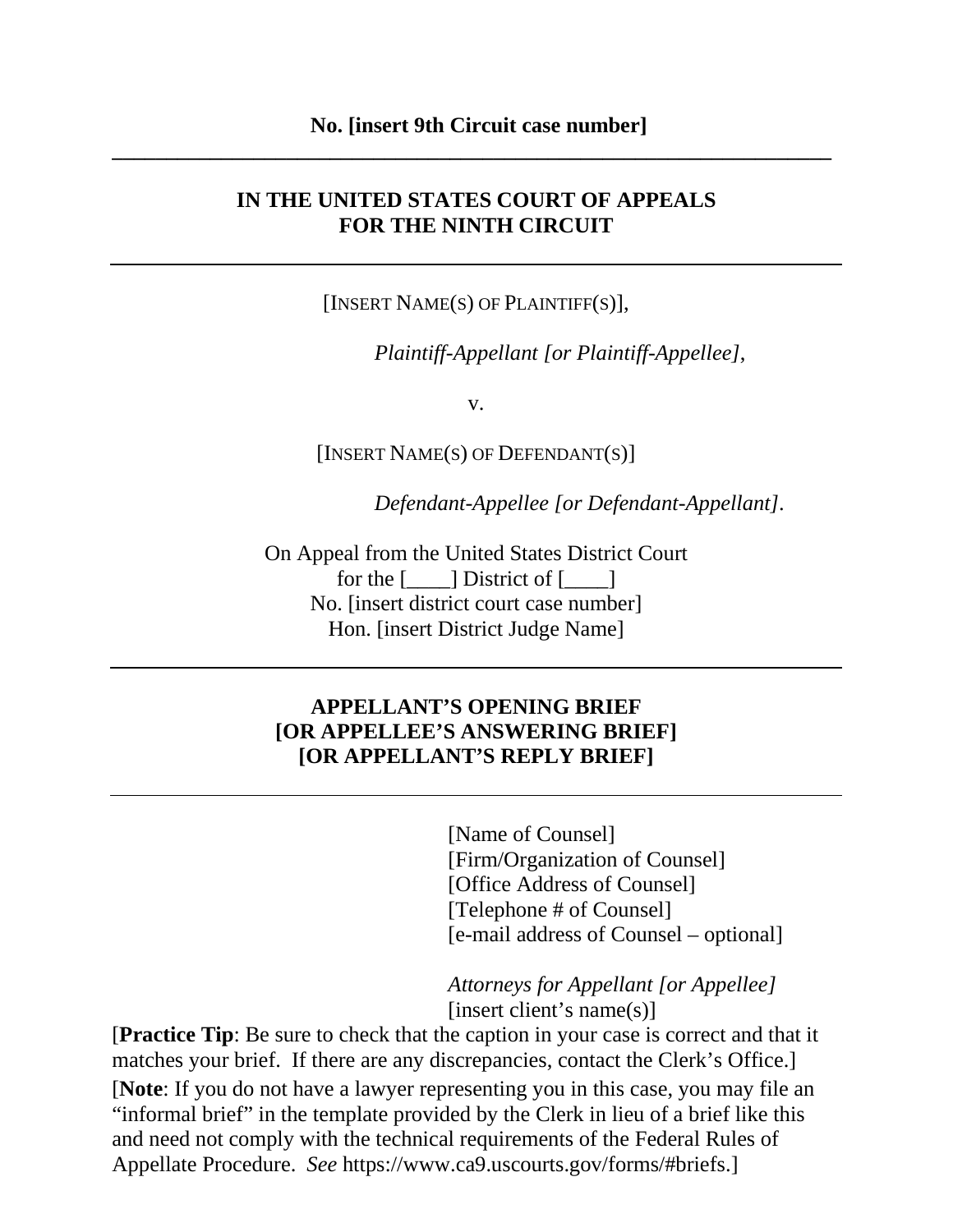### **DISCLOSURE STATEMENT**

[Insert a Disclosure Statement if you are required to submit one pursuant to

FRAP 26.1.]

[**Practice Tip**: Individual persons do not have to file a Disclosure Statement. If your client is nongovernmental corporate entity, you must include a statement that identifies any parent corporation and any publicly held corporation that owns 10% or more of its stock or states that there is no such corporation. FRAP 26.1(a)

In a bankruptcy case, the debtor, the trustee, or if neither is a party, the appellant must file a statement that (1) identifies each debtor not named in the caption and (2) discloses the information required by FRAP 26.1(a) for each debtor that is a corporation. FRAP  $26.1(c)$ ]

Date: [Insert date]

[Insert Counsel's name or firm name]

*/s/ [insert name of counsel filing brief]* [insert name(s) of Counsel]

*Attorneys for Appellant [or Appellee] [insert name of client]*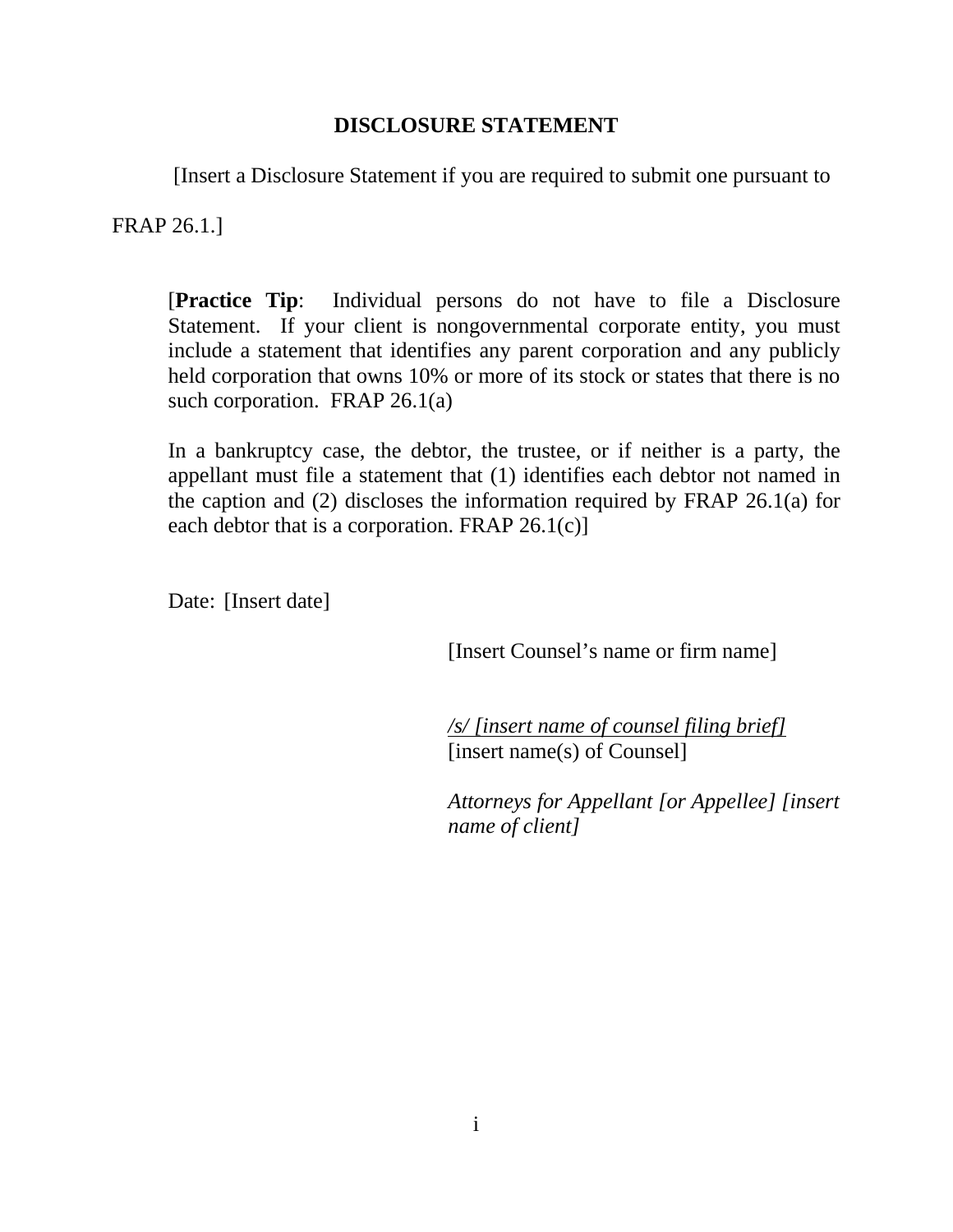# **TABLE OF CONTENTS**

| I.                                |                                                                              |    |                                                                                                                       |  |  |
|-----------------------------------|------------------------------------------------------------------------------|----|-----------------------------------------------------------------------------------------------------------------------|--|--|
|                                   | [Insert appropriate subheading for the subargument on the first<br><b>B.</b> |    |                                                                                                                       |  |  |
|                                   |                                                                              | 1. | [Insert appropriate subheading for the sub-subargument]<br>on issue #1.B.1, if this level of headings is necessary] 7 |  |  |
|                                   |                                                                              | 2. | [Insert appropriate subheading for the sub-subargument]                                                               |  |  |
| П.                                |                                                                              |    |                                                                                                                       |  |  |
|                                   |                                                                              |    |                                                                                                                       |  |  |
| <b>STATEMENT OF RELATED CASES</b> |                                                                              |    |                                                                                                                       |  |  |

# CERTIFICATE OF COMPLIANCE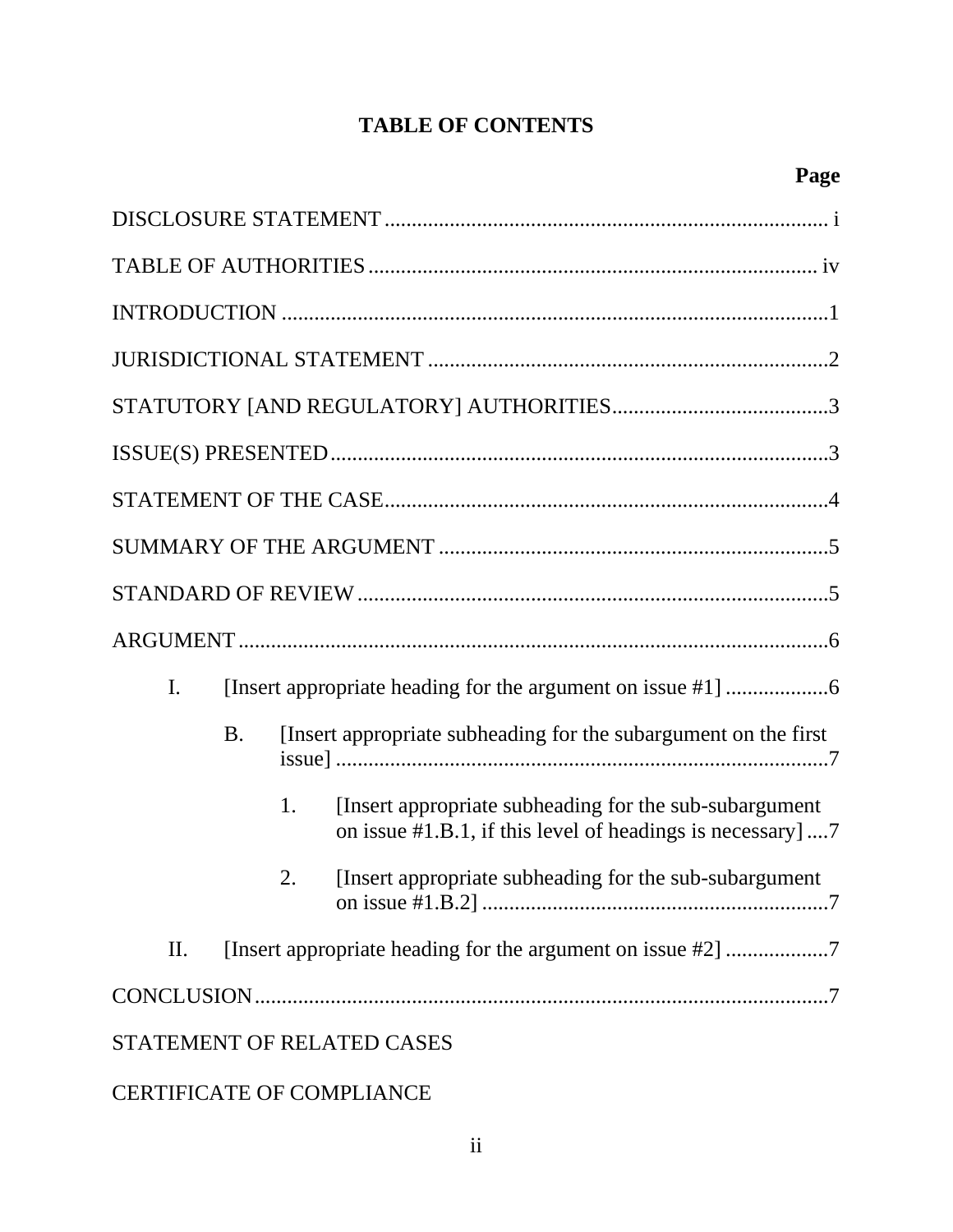CERTIFICATE OF SERVICE

ADDENDUM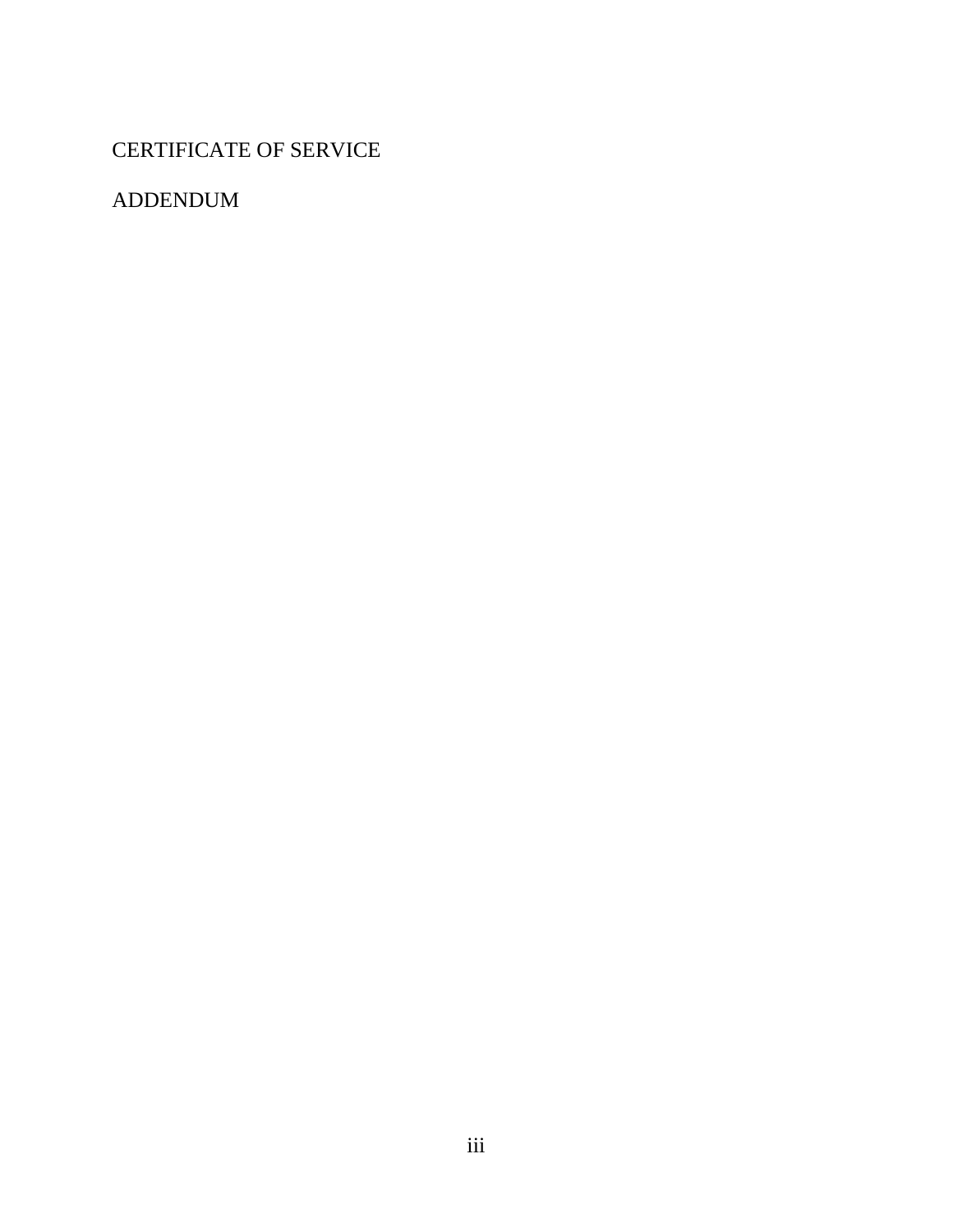### **TABLE OF AUTHORITIES**

**Page(s)**

#### **Cases**

[*Insert all cases cited in brief in alphabetical order by case name, regardless of the jurisdiction where the case comes from. Use proper bluebook form. Identify all pages in brief where the case appears. Avoid use of passim unless the authority appears on nearly every page.*]

*example:*

| Bell Atlantic Corp. v. Twombly, |  |
|---------------------------------|--|
| Berke v. Bloch,                 |  |

#### **Statutes**

[*Insert all statutes cited in brief in numerical order by U.S. Code title and section. Use proper bluebook form. Identify all pages in brief where the statute appears.*]

*example:*

42 U.S.C. § 1983..............................................................................................1

### **Regulations**

[*Insert all regulations cited in brief in numerical order by U.S. Code title and section. Use proper bluebook form. Identify all pages in brief where the regulation appears.*]

*example:*

8 C.F.R. § 1001(a) ...........................................................................................1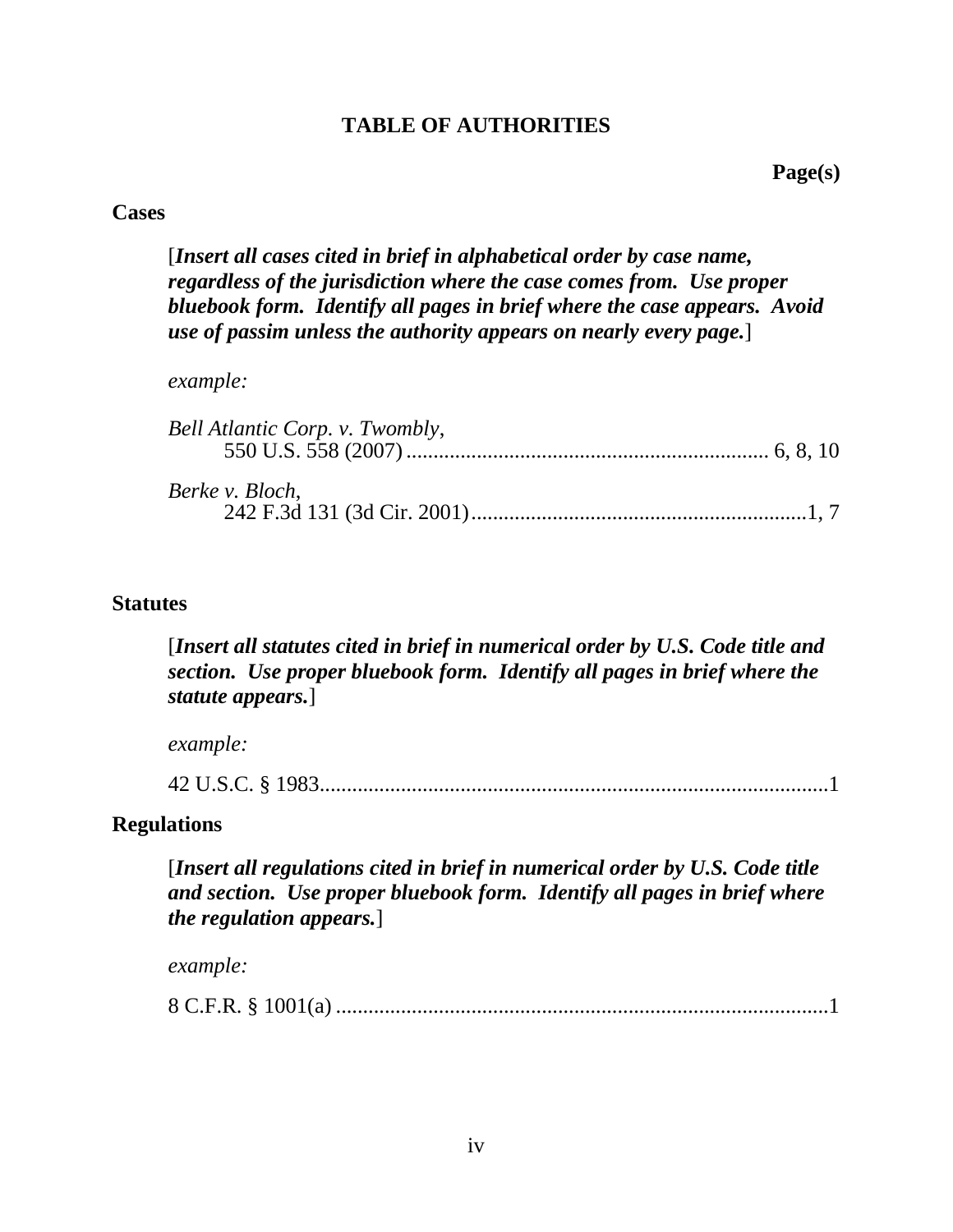### **Rules**

## [*Insert all Court Rules cited in brief. Use proper bluebook form. Identify all pages in brief where the Rule appears.*]

#### *example:*

# **Other Authorities**

[*Insert all other authorities cited in brief (treatises, law review articles, etc. Use proper bluebook form. Identify all pages in brief where the other authority appears.*]

#### *example:*

| Sidney R. Thomas, Judge James R. Browning: His Legacy for Montana and<br>the Future of the Federal Judiciary, |
|---------------------------------------------------------------------------------------------------------------|

76 Mont. L. Rev. 207 (2015).................................................................9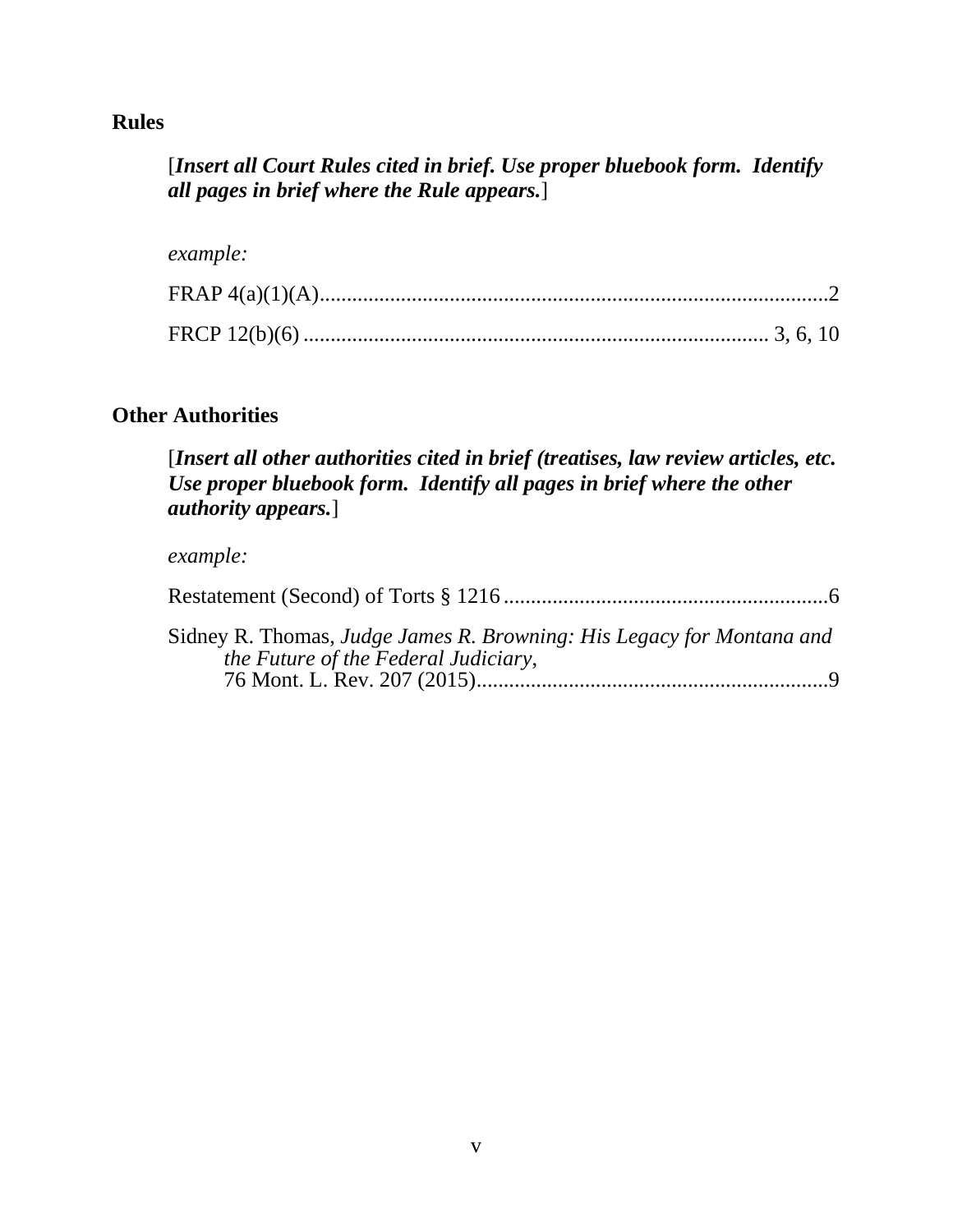#### **INTRODUCTION**

[Formatting: Text should be double-spaced, left-justified, and with an indent at the beginning of each paragraph. Quotations more than two lines long may be indented and single-spaced, and headings and footnotes may be single-spaced. Margins must be at least one inch on all four sides. Page numbers may be placed in the margins, but no text may appear there].

[Font: Either a proportionally spaced or a monospaced face may be used (acceptable examples include Times New Roman, Georgia, and Century Schoolbook). A proportionally spaced face must include serifs, but sans-serif type may be used in headings and captions. A proportionally spaced face must be 14 point or larger, while a monospaced face may not contain more than 10 1⁄2 characters per inch. Do not use a smaller font for footnotes.]

[Type Styles: A brief must be set in a plain, roman style, although italics or boldface may be used (sparingly) for emphasis. Case names must be italicized or underlined.]

[**Practice Tip**:Although neither the Federal Rules of Appellate Procedure nor the Ninth Circuit Rules require an introduction, both allow one, and effective briefs often include one. Writing an introduction allows you to succinctly (no more than 2 pages) introduce the basic facts and law the Court needs to understand to rule your way. Consider asking yourself, "If I had one minute to tell another lawyer who is not an expert in this subject area what this appeal is all about and why my client should win, what would I say?"]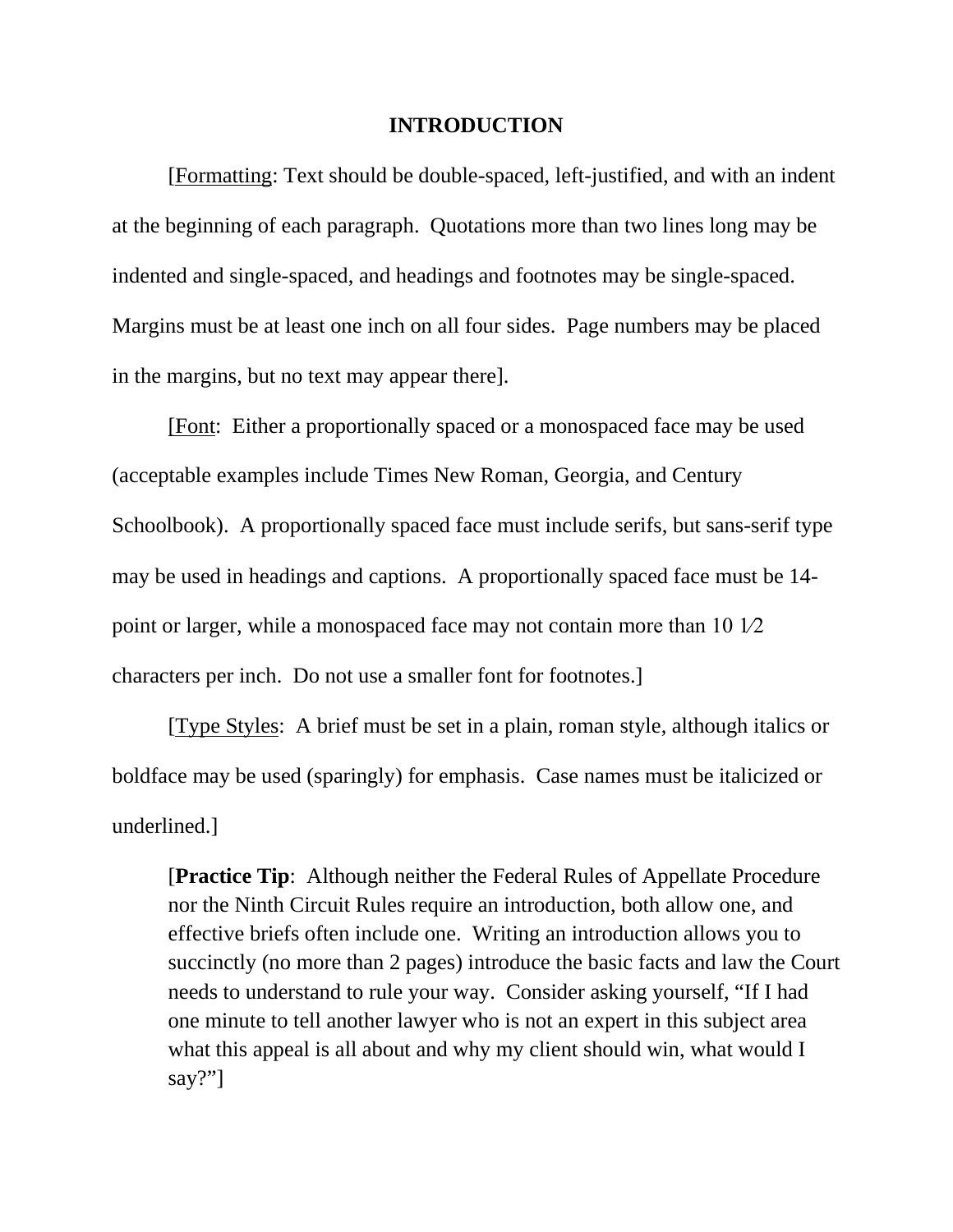#### **JURISDICTIONAL STATEMENT[1](#page-7-0)**

[Insert a sentence or short paragraph describing: (1) the basis for jurisdiction for the lower court, agency or board, with reference to the specific statute conferring jurisdiction (*e.g*., 28 U.S.C. § 1331); (2) the basis for jurisdiction for the Court of Appeals, with reference to the specific statute conferring jurisdiction (*e.g*., 28 U.S.C. § 1291); (3) the date of entry of the judgment or order appealed from; the date of filing of the notice of appeal or petition for review; and the statute or rule under which it is claimed the appeal is timely; and (4) whether the appeal is from a final order or judgment that disposes of all parties' claims, or information establishing the court of appeals' jurisdiction on some other basis.]

[In a criminal case, include the defendant's bail status. If the defendant is in custody, the projected release date should be included.]

[In a petition for review of a decision of the Board of Immigration Appeals, state whether petitioner (1) is detained in the custody of the Department of

<span id="page-7-0"></span><sup>&</sup>lt;sup>1</sup> If you are filing an answering brief, you do not need to include a jurisdictional statement, the statement of issues, the statement of the case, or the standards of review, if you agree entirely with the opening brief's discussion of those sections. If you are filing a reply brief, you do not need to (and in fact should not) repeat the jurisdictional statement, the statement of issues, the statement of the case, or the standards of review section(s). Moreover, you should not simply repeat arguments made in your opening brief, but instead respond to your opponent's responses.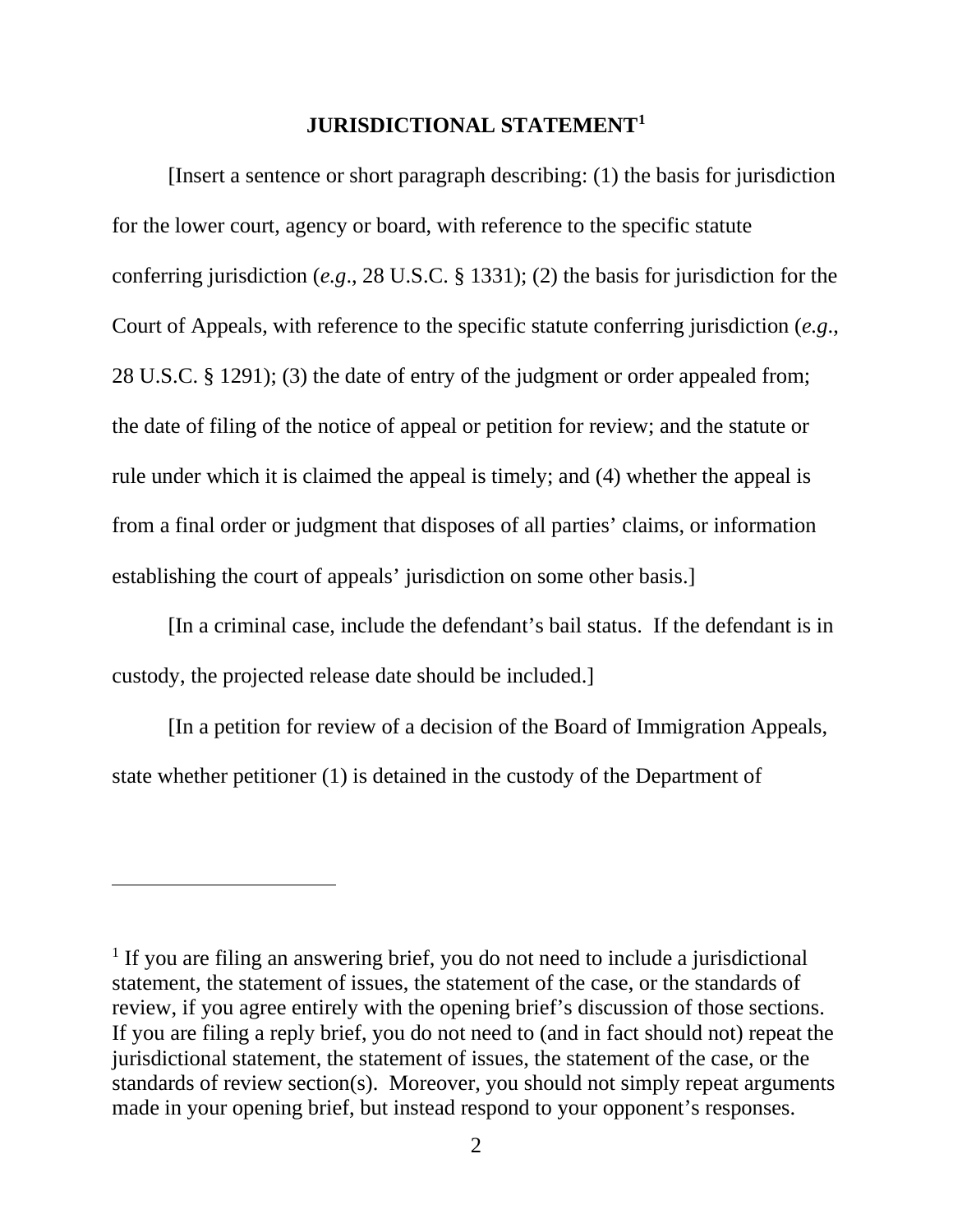Homeland Security or at liberty and/or (2) has moved the Board of Immigration Appeals to reopen or applied to the district director for an adjustment of status.]

**[Practice Tip**: Include citations to the excerpts of record to establish the timeliness of the appeal.]

#### **STATUTORY [AND REGULATORY] AUTHORITIES**

[Although not required under the rules, you may reproduce the text of the governing constitutional, statutory, or regulatory authority here. Doing so, however, will count against the total number of words in the brief. Alternatively, you may include a sentence like, "All relevant statutory [and/or constitutional and/or regulatory] authorities appear in the Addendum to this brief"; text of the relevant provisions in an Addendum is not counted against the word count.]

#### **ISSUE(S) PRESENTED**

[Identify the issue or issues that you are presenting to the Court of Appeals.]

**[Practice Tip**: In listing the issue(s) presented, tell the Court what the issues are in a brief and succinct way – preferably one that suggests the answer you want without being too argumentative, such as "Whether the district court erred in holding that Plaintiff lacked standing where he sufficiently alleged that Defendant's conduct directly caused him to lose his job." Each issue presented should be one sentence long. If there is more than one issue, number each one. Ideally, to guide the Court, each issue presented would map on to each major argument heading (i.e., the Roman numeral headings below), so if the Argument section contains parts I, II, and III, there would be three issues presented listed here.]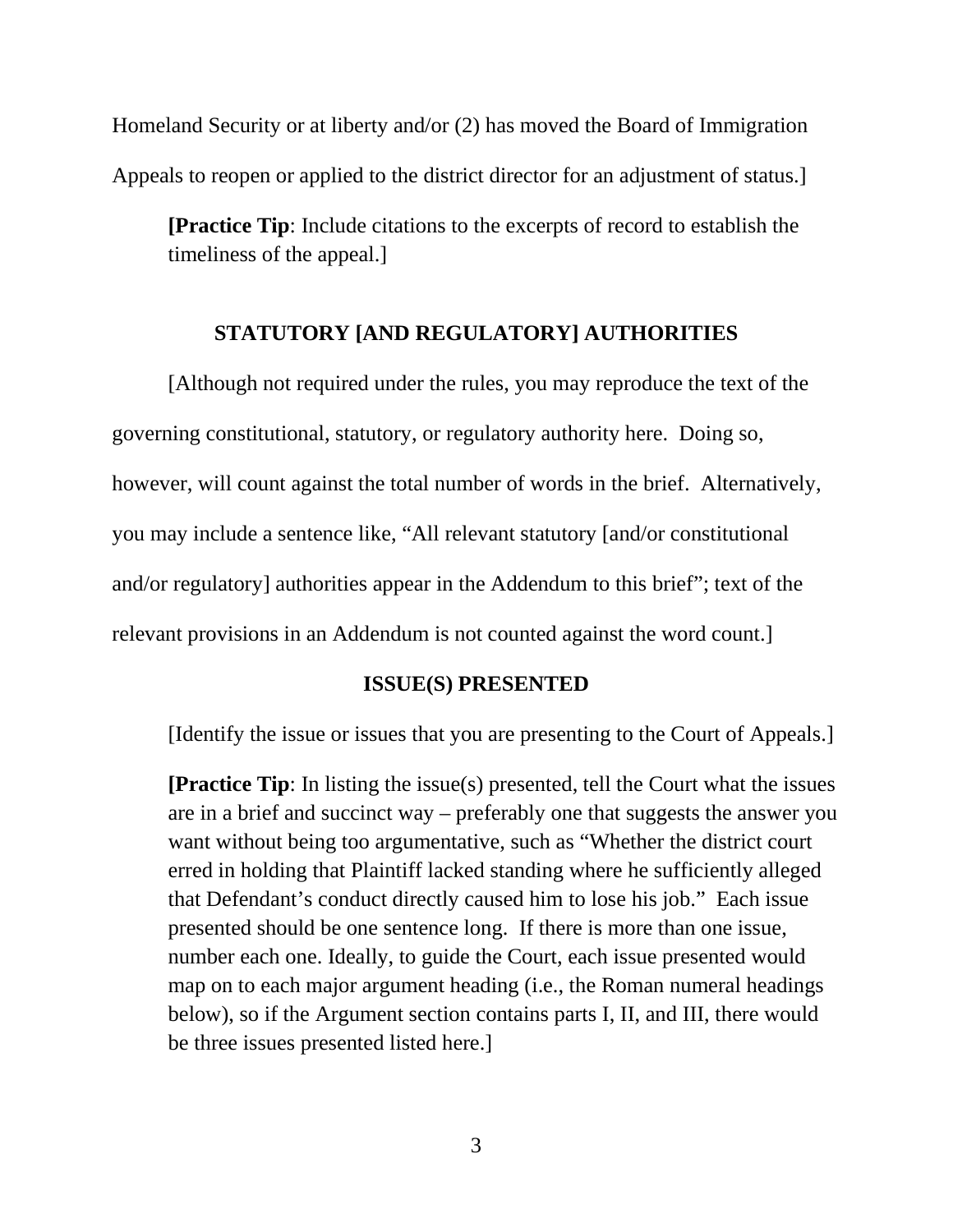#### **STATEMENT OF THE CASE**

[Insert a concise statement of the case setting out the facts relevant to the issues submitted for review, describing the relevant procedural history, and identifying the rulings presented for review, with appropriate references to the record (see FRAP 28(e)).]

[**Practice Tip**: "Every assertion in the briefs regarding matters in the record, except for undisputed facts offered only for general background, shall be supported by a citation to the Excerpts of Records, unless the filer is exempt from the excerpts requirement." *See* Ninth Cir. R. 28-2.8. In Social Security Appeals, the parties should cite to the certified administrative record as well as the excerpts of record. See Ninth Cir. R. 30-1.6 and 30- 1.4(e). In immigration cases, the parties should cite to the certified administrative record and addendum containing the relevant orders. *See*  Ninth Cir. R. 28-2.7. Citations should be in the form [volume number (if more than one)]-[ER (or SER or FER for supplemental and further excerpts of record)]-[page number(s)]—for example, 2-ER-345, or ER-67 (for a single-volume ER), or 1-SER-234 (for the first volume of a multivolume SER). *See* Ninth Cir. R. 30-1.6. These should be *specific* citations to particular pages of the excerpts of record to which the Court can refer (e.g., "1-ER-234–36"), not large page ranges. Best practice is to include a specific record citation after every sentence in the Statement. Failure to adequately cite to the record may result the Court striking your brief.

The statement of the case is your first real opportunity to draw the reader in, explain what the case is about, and convince the reader to care about it. It should read like a story of what happened, not a minute order summarizing the proceedings below. Tell a story that is interesting, compelling, and makes the reader want to side with your client.

Generally, the statement of the case should include the facts relied upon in your argument section. However, you need not include every detail in the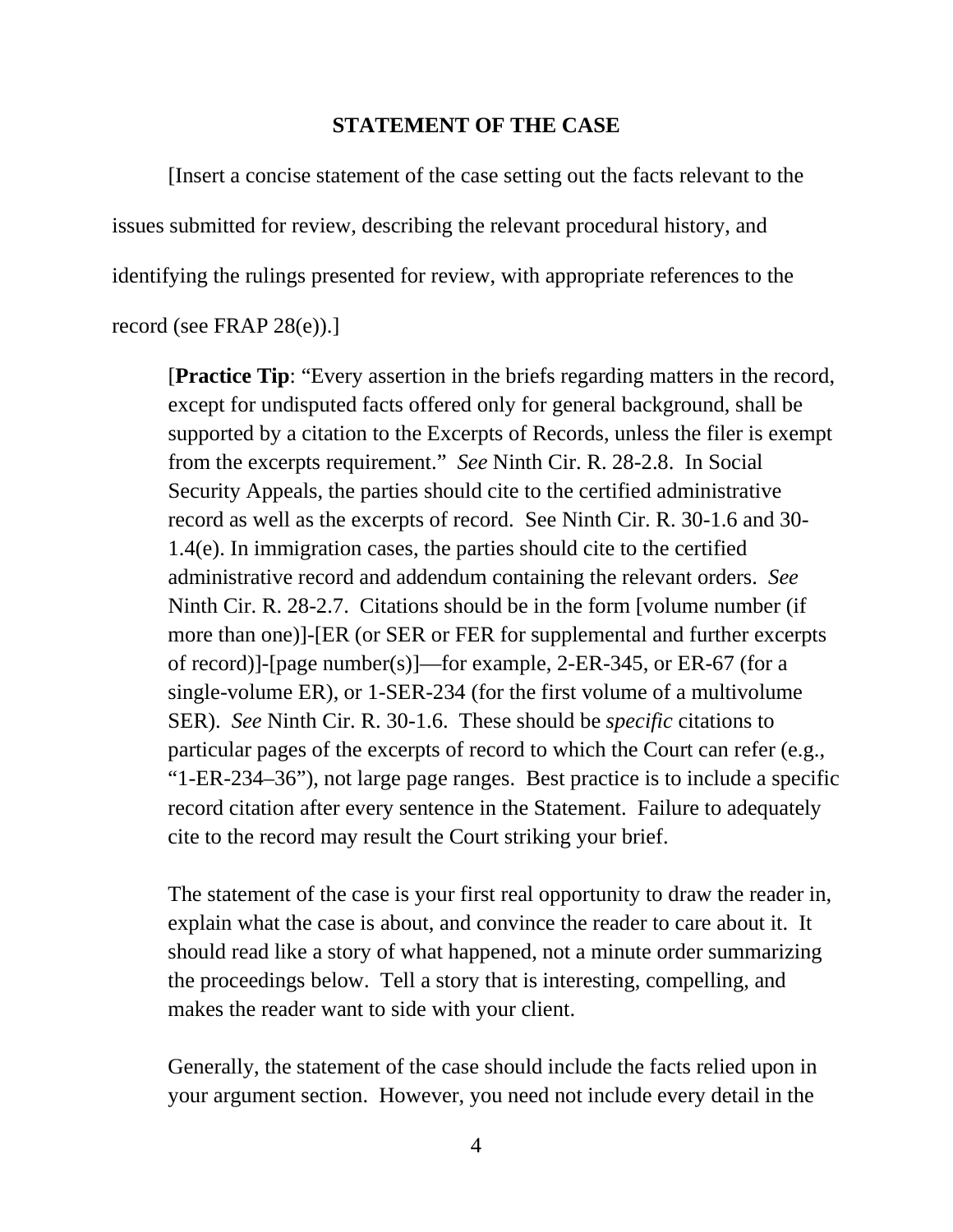statement of facts. You can elaborate further in the argument section when doing so will make it easier for the reader to digest the additional detail.

Don't avoid inconvenient facts. If you leave out an important fact that seems to benefit your opponent, the judges will notice the omission, and they will start to wonder if you are omitting other relevant information as well. If the judges start doubting your credibility as they read your statement of the case, you will be in trouble by the time they get to your legal argument.]

#### **SUMMARY OF THE ARGUMENT**

[Insert a summary of the argument(s), which must (1) contain a succinct,

clear, and accurate statement of the arguments made in the body of the brief, and

(2) not merely repeat the argument headings.]

[**Practice Tip**: To guide the reader, the summary of argument should generally follow the same organization as the Argument section. It can be effective to begin each paragraph in the Summary with the Roman numeral (e.g., "II.") of the Argument section summarized by the paragraph.]

#### **STANDARD OF REVIEW**

[Concisely state the applicable standard of review for each issue presented, including a citation of the relevant statute or Ninth Circuit decision setting forth the standard. In addition, if you are the party disputing a ruling on appeal, and the ruling is one to which a party must have objected at trial to preserve a right of review, *e.g*., a failure to admit or to exclude evidence, or the giving of or refusal to give a jury instruction, state where in the record on appeal the objection and ruling are set forth.]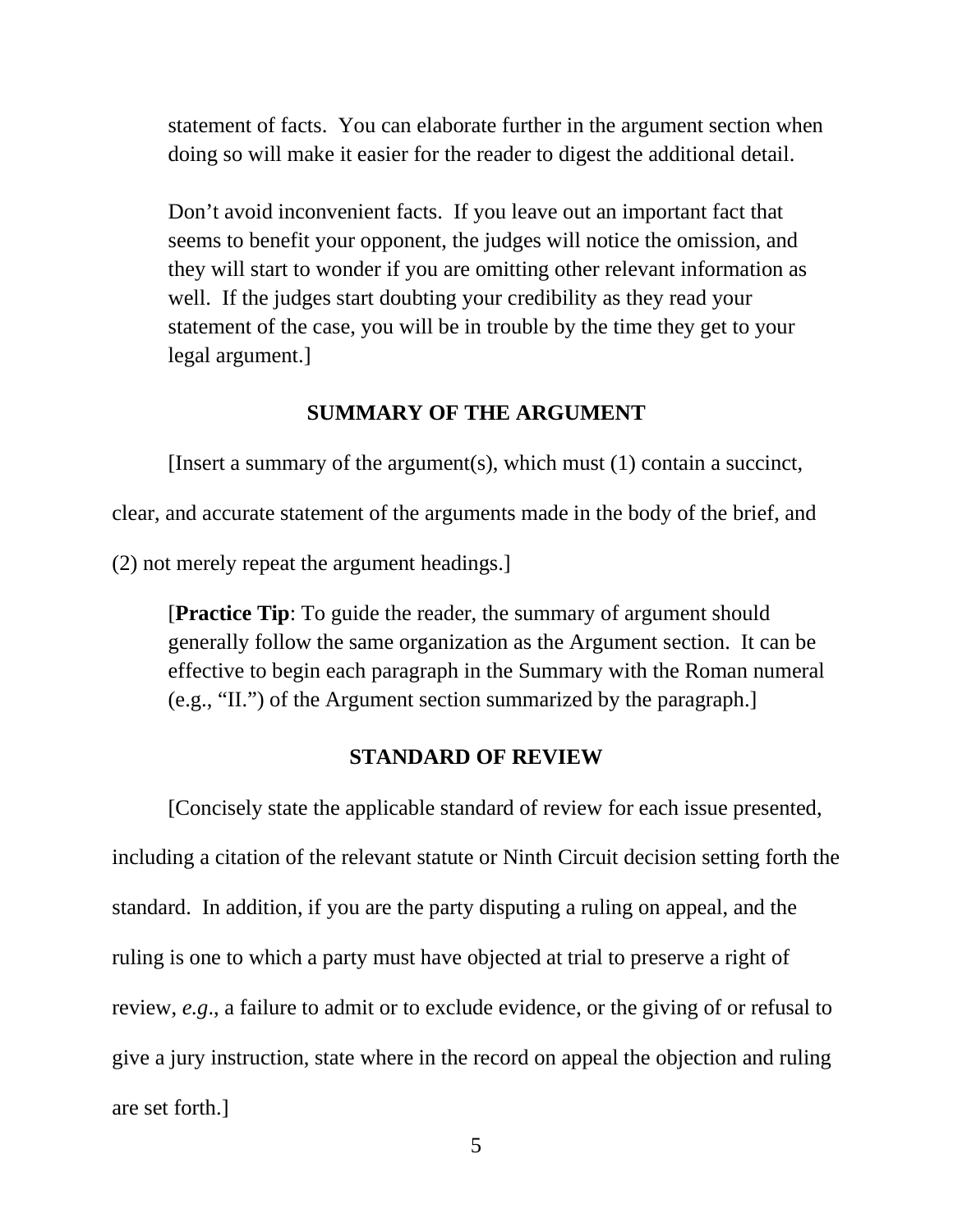#### **ARGUMENT**

### **I. [Insert appropriate heading for the argument on issue #1]**

[There are several acceptable ways to use capitalization in your argument headings. Some attorneys prefer to use sentence case (capitalizing only the first letter of the first word, as above) for all headings because it tends to be easiest to read. Other attorneys prefer to use all uppercase for major headings, title case (capitalizing the first letter of every word) for subheadings, and sentence case for the remaining headings. The choice is yours.]

[Insert your first argument: this must include an identification of your

contentions and the reasons for them, with citations to the authorities and parts of

the record on which the appellant relies]

[**Practice Tip**: Begin the argument section of your brief with your strongest argument. Omit implausible or weak arguments. Be straightforward about the case's strengths and weaknesses and address weaknesses head on. If you are the appellant, don't just argue why you are right, explain why the district court got it wrong. Address case or statutory authority relied on by the lower court. Don't waste time arguing obvious or undisputed points. Don't use boilerplate, especially regarding well-established standards, but if there is a controlling standard, include it.]

[**Practice Tip**: There are two acceptable ways to address the standard of review. *See* FRAP 28(a)(8)(B). You can include a standalone "Standard of Review" section before your "Argument" section, as illustrated above. *See*  FRAP 28(a)(8)(B). Or you can begin each major section of your argument with a subsection that addresses the standard of review for that particular issue. This option may be particularly appropriate when your brief presents numerous issues with different applicable standards or if the standard of review is disputed, complex, or dispositive.]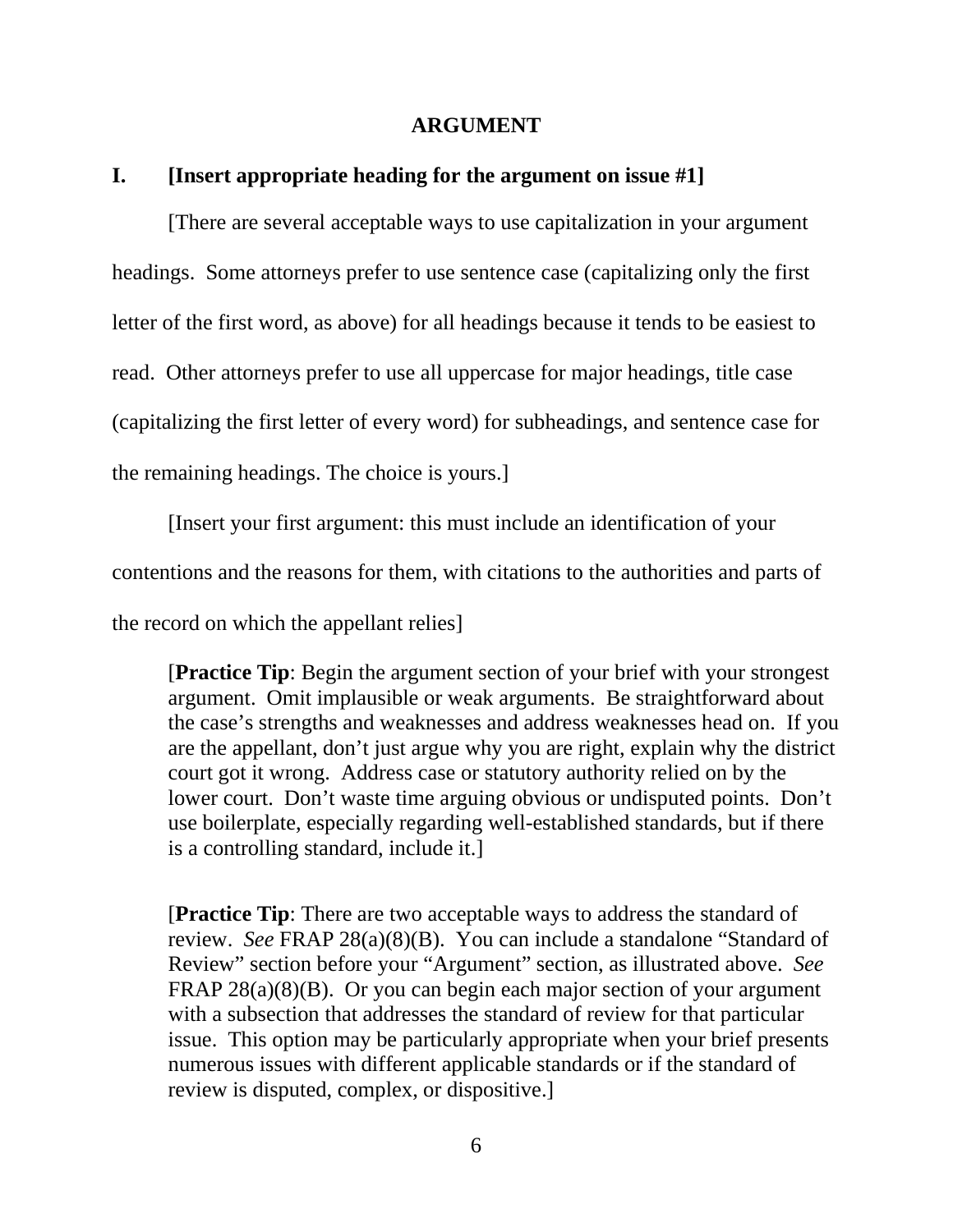[**Practice Tip**: The Ninth Circuit's website includes an outline of standards of review, which can be a useful starting point for your research. [http://www.ca9.uscourts.gov/content/view.php?pk\\_id=0000000368\]](http://www.ca9.uscourts.gov/content/view.php?pk_id=0000000368)

# **B. [Insert appropriate subheading for the subargument on the first issue]**

[Using subheadings within major arguments can help guide the reader

through the progression of your argument. For clarity, try to avoid including more

than three levels of subheadings (e.g., I/A/1). Two levels should generally suffice.

Make your arguments here. Do not incorporate by reference briefs or pleadings

filed before the district court, or before this Court in a prior appeal.]

[Text]

# **1. [Insert appropriate subheading for the sub-subargument on issue #1.B.1, if this level of headings is necessary]**

[Text]

# **2. [Insert appropriate subheading for the sub-subargument on issue #1.B.2]**

[Text]

# **II. [Insert appropriate heading for the argument on issue #2]**

[Insert your second argument (if applicable). Repeat for each additional argument.]

# **CONCLUSION**

[Insert a short conclusion stating the precise relief sought from the Court,

such as "For the foregoing reasons, the judgment of the district court should be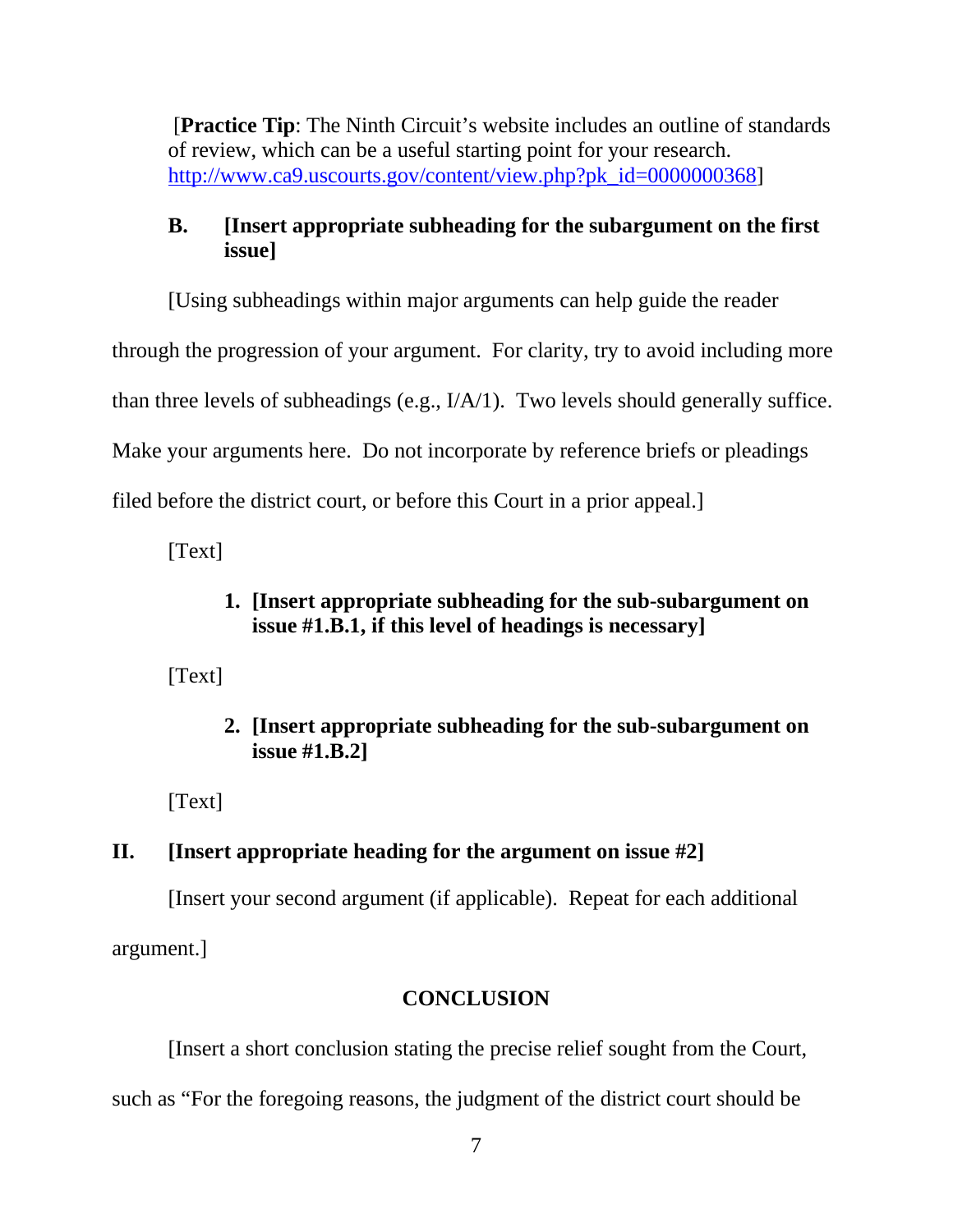reversed, and the case remanded for trial [or for an evidentiary hearing, for

consideration of Plaintiff's claims on the merits, etc.]."]

[**Practice Tip**: Generally, the conclusion should contain *one sentence* that tells the Court *specifically* what you want it to do and what directions it should give the district court.]

Date: [insert date]

[Insert Counsel's name or firm name]

*/s/ [insert name of counsel filing brief]* [insert name(s) of Counsel]

*Attorneys for Appellant [insert name of client]*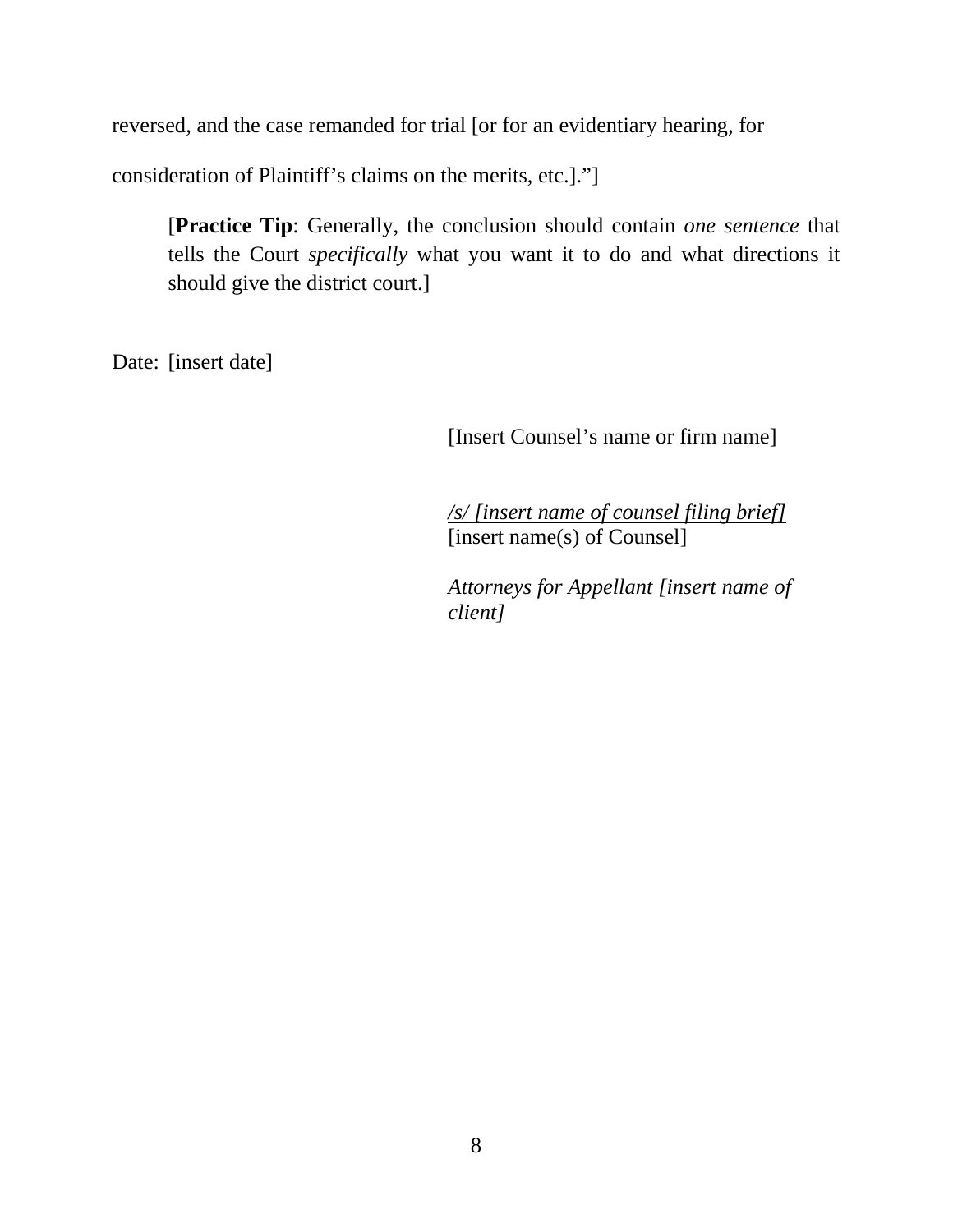### **UNITED STATES COURT OF APPEALS FOR THE NINTH CIRCUIT**

### **Form 17. Statement of Related Cases Pursuant to Circuit Rule 28-2.6**

*Instructions for this form:<http://www.ca9.uscourts.gov/forms/form17instructions.pdf>*

# **9th Cir. Case Number(s)** \_\_\_\_\_\_\_\_\_\_\_\_\_\_\_\_\_\_\_\_\_\_\_\_\_\_\_\_\_\_\_\_\_\_\_\_\_\_\_\_\_\_\_\_\_

The undersigned attorney or self-represented party states the following:

- [ ] I am unaware of any related cases currently pending in this court.
- [ ] I am unaware of any related cases currently pending in this court other than the case(s) identified in the initial brief(s) filed by the other party or parties.
- [ ] I am aware of one or more related cases currently pending in this court. The case number and name of each related case and its relationship to this case are:

| <b>Signature</b> |                                                               | Date |  |
|------------------|---------------------------------------------------------------|------|--|
|                  | (use "s/[typed name]" to sign electronically filed documents) |      |  |

[**Practice Tip**: Under Ninth Circuit Rule 28-2.6, each party must identify in a statement on the last page of its initial brief any known related case pending in the Ninth Circuit. Cases are deemed "related" if they: (a) arise out of the same or consolidated cases in the district court or agency; (b) raise the same or closely related issues; or (c) involve the same transaction or event. The statement should include the name and appellate docket number of the related case and describe its relationship to the case being briefed. The purpose of this rule is to alert the parties and the Court to other known cases pending in this Court that might affect how the instant case is managed or decided. This rule does not require counsel to list all known cases raising the same or closely related issues if the list would be lengthy and counsel in good faith believes that listing the cases would not assist the Court or other parties. If you don't know of any other related cases in this Court, no statement is required. If you are the appellee, you don't need to include any related cases identified by the appellant.]

[**Note**: The Court updates its forms from time to time. Check the Court's website [\(https://www.ca9.uscourts.gov/forms/#briefs\)](https://www.ca9.uscourts.gov/forms/#briefs) to be sure you're using the most recent version of this form.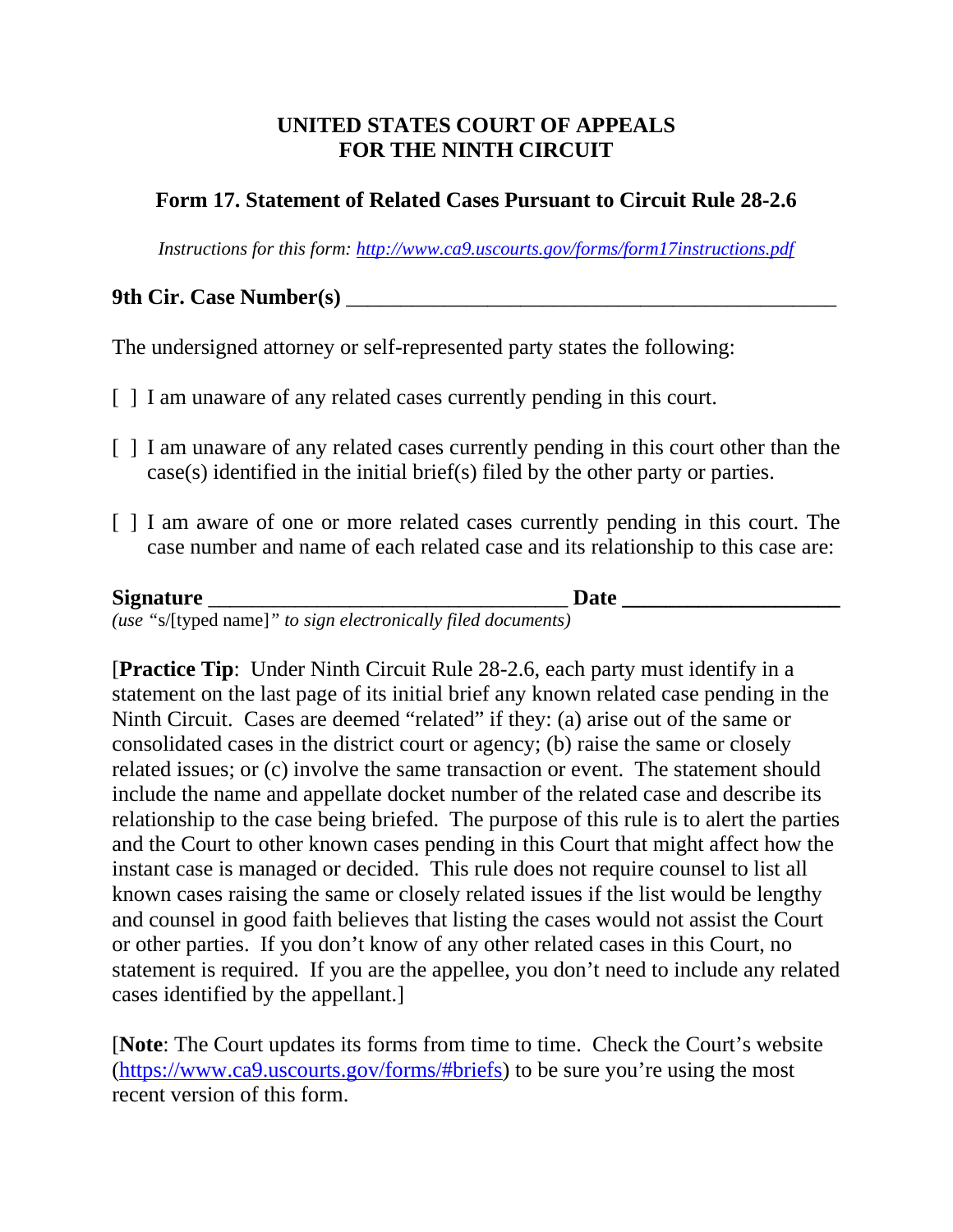## **UNITED STATES COURT OF APPEALS FOR THE NINTH CIRCUIT**

# **Form 8. Certificate of Compliance for Briefs**

*Instructions for this form:<http://www.ca9.uscourts.gov/forms/form08instructions.pdf>*

**9th Cir. Case Number(s)** \_\_\_\_\_\_\_\_\_\_\_\_\_\_\_\_\_\_\_\_\_\_\_\_\_\_\_\_\_\_\_\_\_\_\_\_\_\_\_\_\_\_\_\_\_

I am the attorney or self-represented party.

**This brief contains \_\_\_\_\_\_\_\_\_\_\_\_\_ words,** excluding the items exempted

by Fed. R. App. P. 32(f). The brief's type size and typeface comply with Fed. R.

App. P.  $32(a)(5)$  and (6).

I certify that this brief *(select only one)*:

- [ ] complies with the word limit of Cir. R. 32-1.
- [ ] is a **cross-appeal** brief and complies with the word limit of Cir. R. 28.1-1.
- [ ] is an **amicus** brief and complies with the word limit of Fed. R. App. P. 29(a)(5), Cir. R. 29-2(c)(2), or Cir. R. 29-2(c)(3).
- [ ] is for a **death penalty** case and complies with the word limit of Cir. R. 32-4.
- [ ] complies with the longer length limit permitted by Cir. R. 32-2(b) because *(select only one)*:

[ ] it is a joint brief submitted by separately represented parties;

[ ] a party or parties are filing a single brief in response to multiple briefs; or [ ] a party or parties are filing a single brief in response to a longer joint brief.

- [ ] complies with the length limit designated by court order dated \_\_\_\_\_\_\_\_\_\_\_\_.
- $\lceil$  1 is accompanied by a motion to file a longer brief pursuant to Cir. R. 32-2(a).

### **Signature** \_\_\_\_\_\_\_\_\_\_\_\_\_\_\_\_\_\_\_\_\_\_\_\_\_\_\_\_\_\_\_\_\_ **Date \_\_\_\_\_\_\_\_\_\_\_\_\_\_\_\_\_\_\_\_**

*(use "*s/[typed name]*" to sign electronically filed documents)*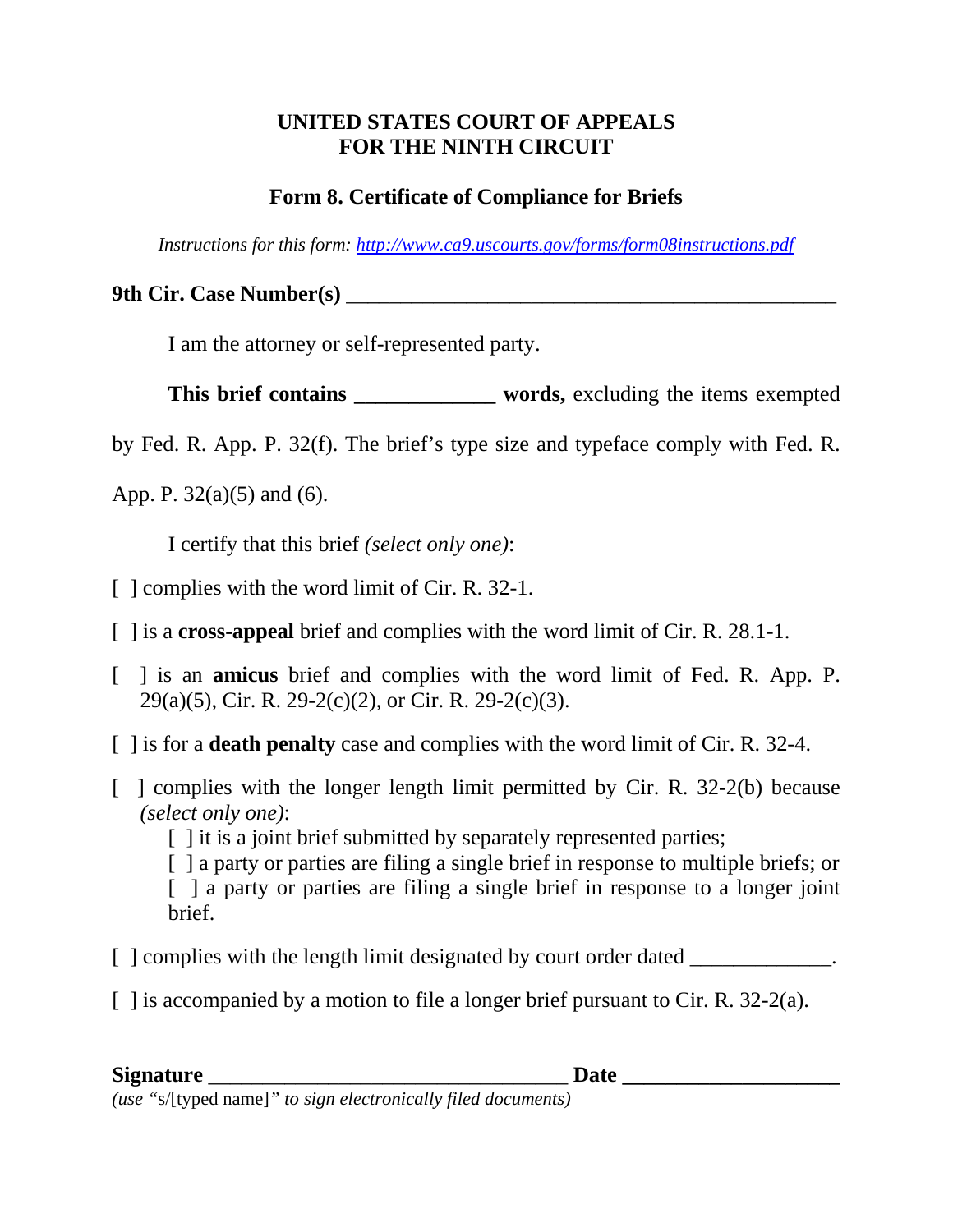[**Practice Tip**: Certain types of briefs, such as cross-appeal, death penalty, or amicus briefs may have different word limits. Be sure to check the applicable rules (Ninth Cir. R. 32-1 to 32-4 (standard briefs and death penalty appeals); FRAP 29(a)(4) (amicus briefs); Ninth Cir. R. 28.1-1 (cross appeals)).]

[**Note**: The Court updates its forms from time to time. Check the Court's website [\(https://www.ca9.uscourts.gov/forms/#briefs\)](https://www.ca9.uscourts.gov/forms/#briefs) to be sure you're using the most recent version of this form.]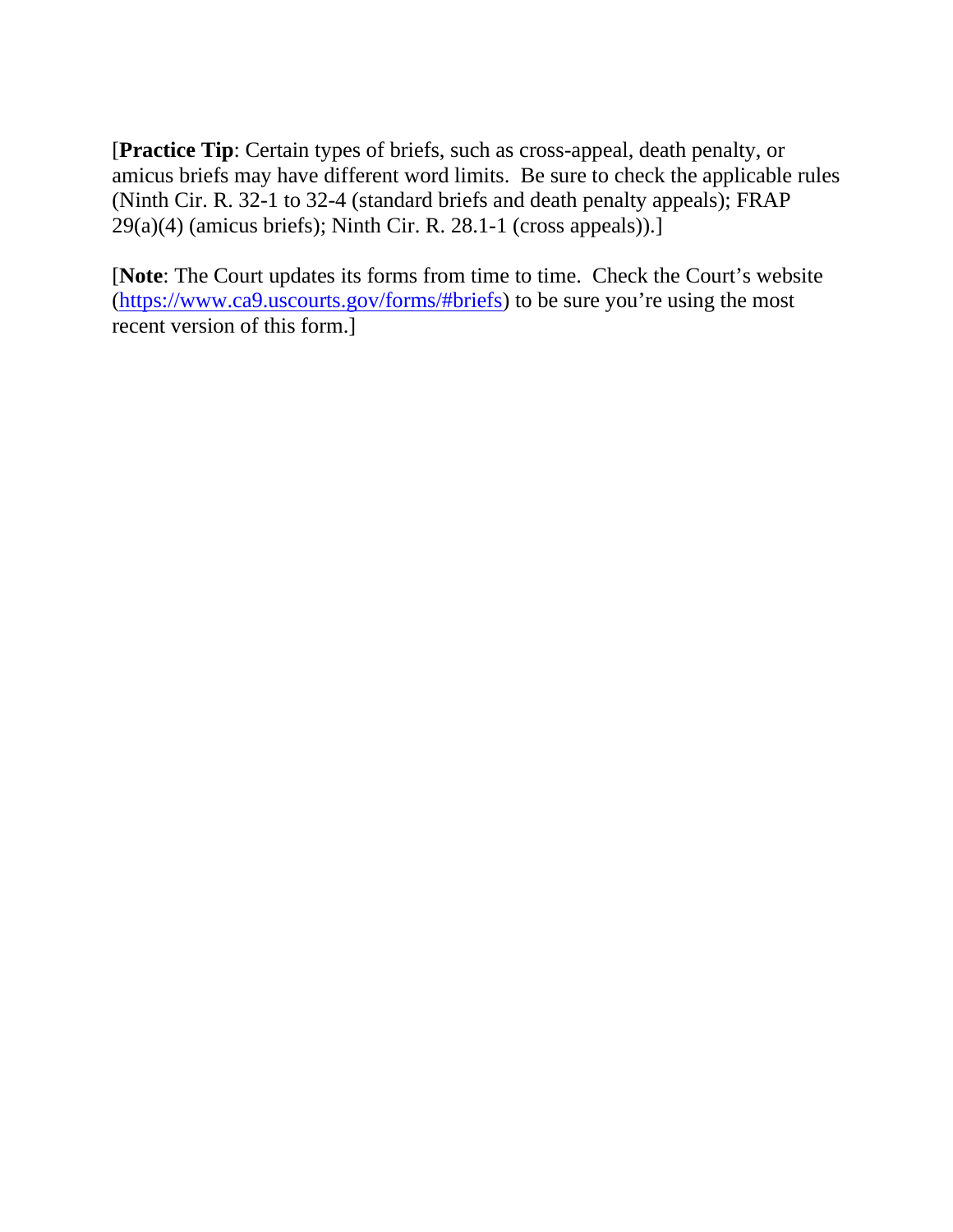# **CERTIFICATE OF SERVICE**

[**Note**: Refer to Ninth Circuit Rule 25-5 for information about electronic filing and whether a certificate of service is required.

Most filings submitted through the Appellate Electronic Filing System that are served electronically do not require a certificate of service. *See* Ninth Circuit Rule  $25-5(f)(1)$ .

For a brief being filed electronically but served on some parties *not* through the electronic filing system, a certificate of service is required. Use Form 15 or an equivalent statement: *See* <https://www.ca9.uscourts.gov/forms/form15.docx> (Word version) and<https://www.ca9.uscourts.gov/forms/form15.pdf> (PDF version).

Filings that are not submitted through the Appellate Electronic System must be accompanied by Form 25 or an equivalent statement. *See* <https://www.ca9.uscourts.gov/forms/form25.docx> (Word version) and <https://cdn.ca9.uscourts.gov/datastore/uploads/forms/form25.pdf> (PDF version).

Original proceedings, petitions for review, sealed filings, and any electronically submitted filing in a case involving a pro se litigant or attorney not registered for CM/ECF must be accompanied by Form 15 or an equivalent statement. *See*  <https://www.ca9.uscourts.gov/forms/form15.docx> (Word version) and <https://www.ca9.uscourts.gov/forms/form15.pdf> (PDF version).]